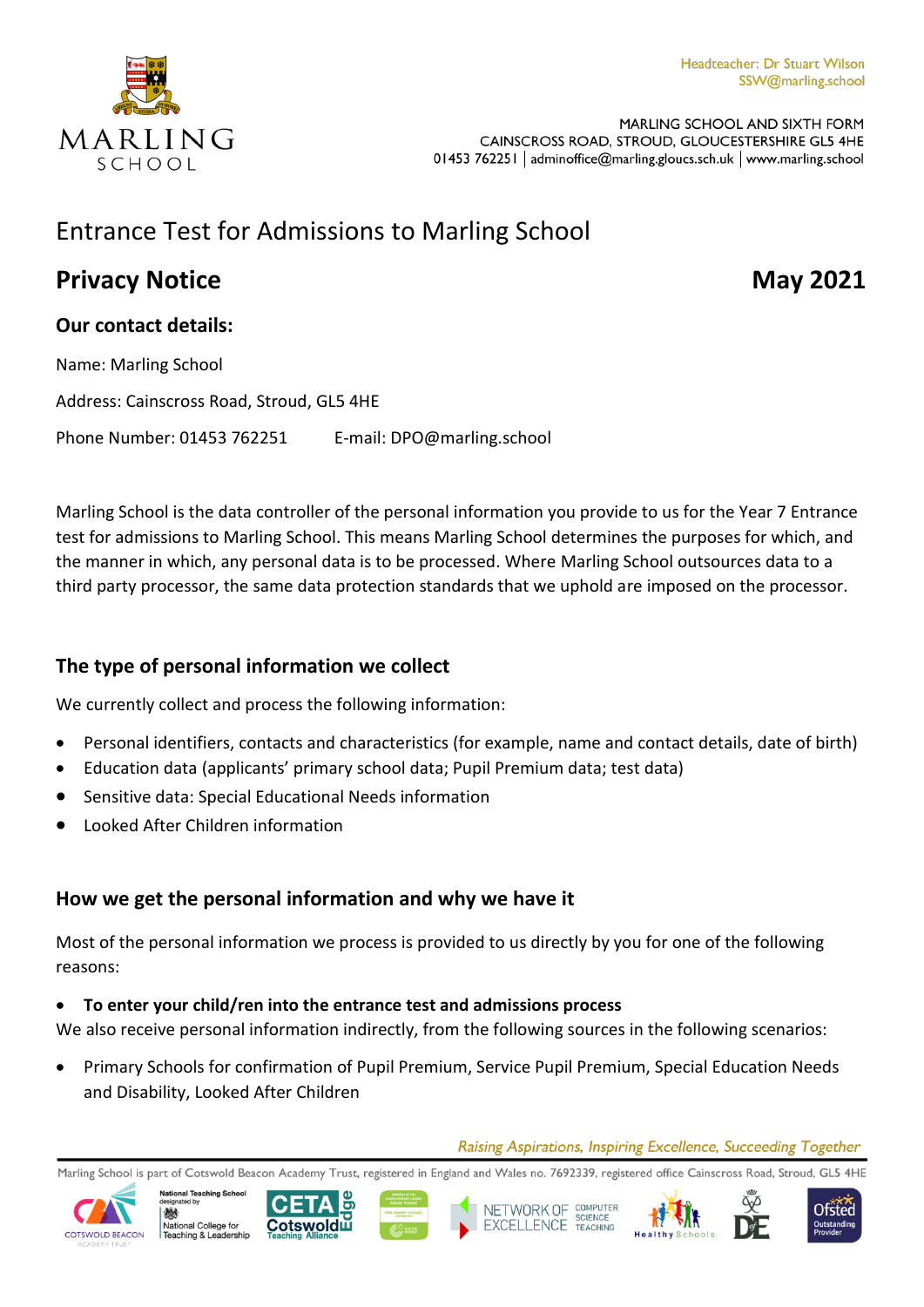We use the information that you have given us in order to:

- Enter your child/ren into the entrance test and allocate a test centre.
- Make special provision where appropriate for children's equal participation in the entrance test.
- Notify you of your child/ren's results in the entrance test and to contact you about the allocation of a place.
- Admit your child/ren to school, where relevant, in combination with data supplied by Gloucestershire County Council.

We may share this information with:

- Applicaa, who act as our data processor to receive and collate the applications.
- CEM (Centre for Evaluation and Monitoring), who provide and mark the entrance test, and who undertake research analysis to inform their entrance assessments.
- Individual schools within the G7 group of Gloucestershire Grammar Schools, for the purposes of allocating a test centre or where you have requested that test results be shared. The G7 group comprises Marling School, The Crypt School, Denmark Road High School, Pate's Grammar School, Ribston Hall High School, Sir Thomas Rich's School and Stroud High School, who collaborate to ensure the effective administration of the entrance test for Year 7 admissions. Where we share information with individual schools, they will become Controller of that data and assume responsibility for its use and retention; see individual schools' privacy notices for details.
- The school within the G7 group that acts as our data processor to coordinate the admissions test registration process. Currently, this is The Crypt School.

Under the UK General Data Protection Regulation (GDPR), the lawful bases we rely on for processing this information are:

(a) Your consent. You may remove your consent at any time. You can do this by contacting Marling School Data Protection Officer.

- (c) We have a legal obligation.
- (e) We need it to perform a public task.

#### **How we store your personal information**

Your application information is securely stored:

- on Amazon servers by Applicaa (see Applicaa's [Privacy Policy\)](https://applicaa.com/privacy-policy/).
- On our school networks or external servers.